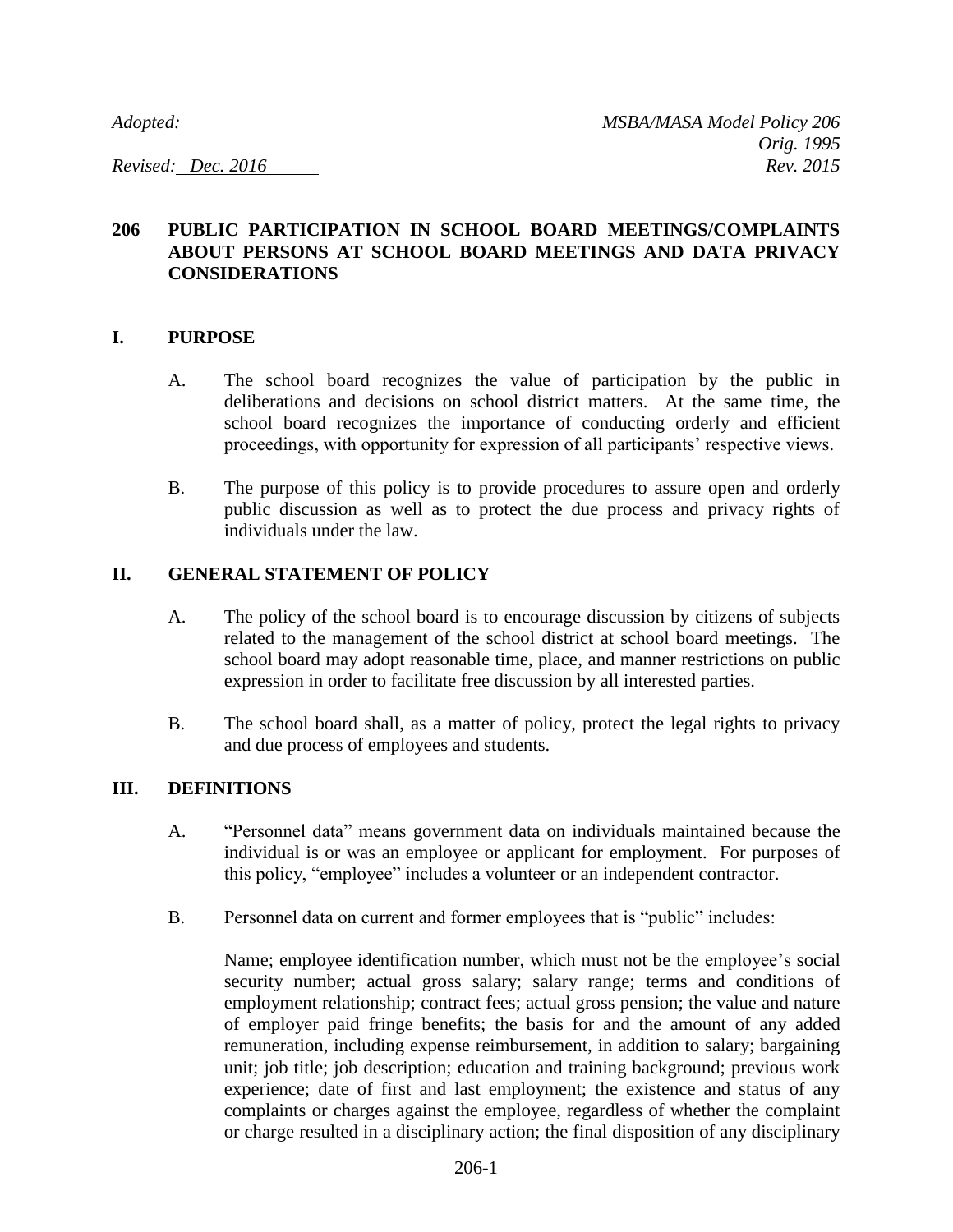action as defined in Minn. Stat. § 13.43, Subd. 2(b), together with the specific reasons for the action and data documenting the basis of the action, excluding data that would identify confidential sources who are employees of the public body; the complete terms of any agreement settling any dispute arising out of the employment relationship, including a buyout agreement as defined in Minn. Stat. § 123B.143, Subd. 2, except that the agreement must include specific reasons for the agreement if it involves the payment of more than \$10,000 of public money; work location; work telephone number; badge number; work-related continuing education; honors and awards received; and payroll time sheets or other comparable data that are only used to account for employee's work time for payroll purposes, except to the extent that release of time sheet data would reveal the employee's reasons for the use of sick or other medical leave or other not public data.

C. Personnel data on current and former applicants for employment that is "public" includes:

Veteran status; relevant test scores; rank on eligible list; job history; education and training; and work availability. Names of applicants shall be private data except when certified as eligible for appointment to a vacancy or when applicants are considered by the appointing authority to be finalists for a position in public employment. For purposes of this subdivision, "finalist" means an individual who is selected to be interviewed by the appointing authority prior to selection.

- D. "Educational data" means data maintained by the school district which relates to a student.
- E. "Student" means an individual currently or formerly enrolled or registered in the school district, or applicants for enrollment, or individuals who receive shared time services.
- F. Data about applicants for appointments to a public body, including a school board, collected by the school district as a result of the applicant's application for appointment to the public body are private data on individuals, except that the following are public: name; city of residence, except where the appointment has a residency requirement that requires the entire address to be public; education and training; employment history; volunteer work; awards and honors; prior government service; any data required to be provided or that is voluntarily provided in an application to a multimember agency pursuant to Minn. Stat. § 15.0597; and veteran status. Once an individual has been appointed to a public body, the following additional items of data are public: residential address; either a telephone number or electronic mail address where the appointee can be reached, or both at the request of the appointee; the first and last dates of service on the public body; the existence and status of any complaints or charges against an appointee; and, upon completion of an investigation of a complaint or charge against an appointee, the final investigative report unless access to the data would jeopardize an active investigation. Any electronic mail address or telephone number provided by a public body for use by an appointee shall be public. An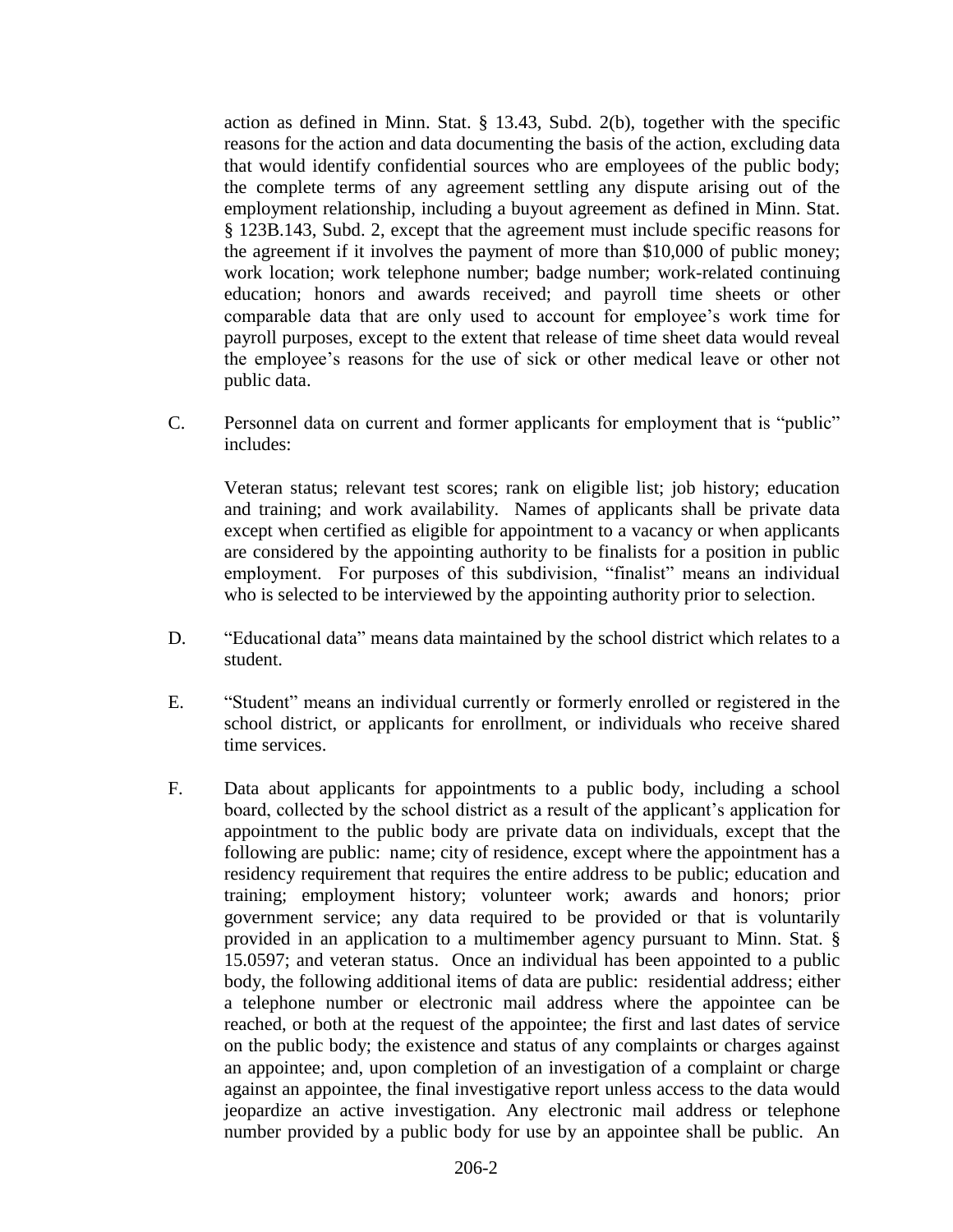appointee may use an electronic mail address or telephone number provided by the public body as the designated electronic mail address or telephone number at which the appointee can be reached.

# **IV. RIGHTS TO PRIVACY**

- A. School district employees have a legal right to privacy related to matters which may come before the school board, including, but not limited to, the following:
	- 1. right to a private hearing for teachers, pursuant to Minn. Stat. § 122A.40, Subd. 14 (Teachers Discharge Hearing);
	- 2. right to privacy of personnel data as provided by Minn. Stat. § 13.43 (Personnel Data);
	- 3. right to consideration by the school board of certain data treated as not public as provided in Minn. Stat. § 13D.05 (Not Public Data);
	- 4. right to a private hearing for licensed or nonlicensed head varsity coaches to discuss reasons for nonrenewal of a coaching contract pursuant to Minn. Stat. § 122A.33, Subd. 3.
- B. School district students have a legal right to privacy related to matters which may come before the school board, including, but not limited to, the following:
	- 1. right to a private hearing, Minn. Stat. § 121A.47, Subd. 5 (Student Dismissal Hearing);
	- 2. right to privacy of educational data, Minn. Stat. § 13.32 (Educational Data); 20 U.S.C. § 1232g (FERPA);
	- 3. right to privacy of complaints as provided by child abuse reporting and discrimination laws, Minn. Stat. § 626.556 (Reporting of Maltreatment of Minors) and Minn. Stat. Ch. 363A (Minnesota Human Rights Act).

## **V. THE PUBLIC'S OPPORTUNITY TO BE HEARD**

The school board will strive to give all citizens of the school district an opportunity to be heard and to have complaints considered and evaluated, within the limits of the law and this policy and subject to reasonable time, place, and manner restrictions. Among the rights available to the public is the right to access public data as provided by Minn. Stat. § 13.43, Subd. 2 (Public Data).

## **VI. PROCEDURES**

#### A. Agenda Items

1. Citizens who wish to have a subject discussed at a public school board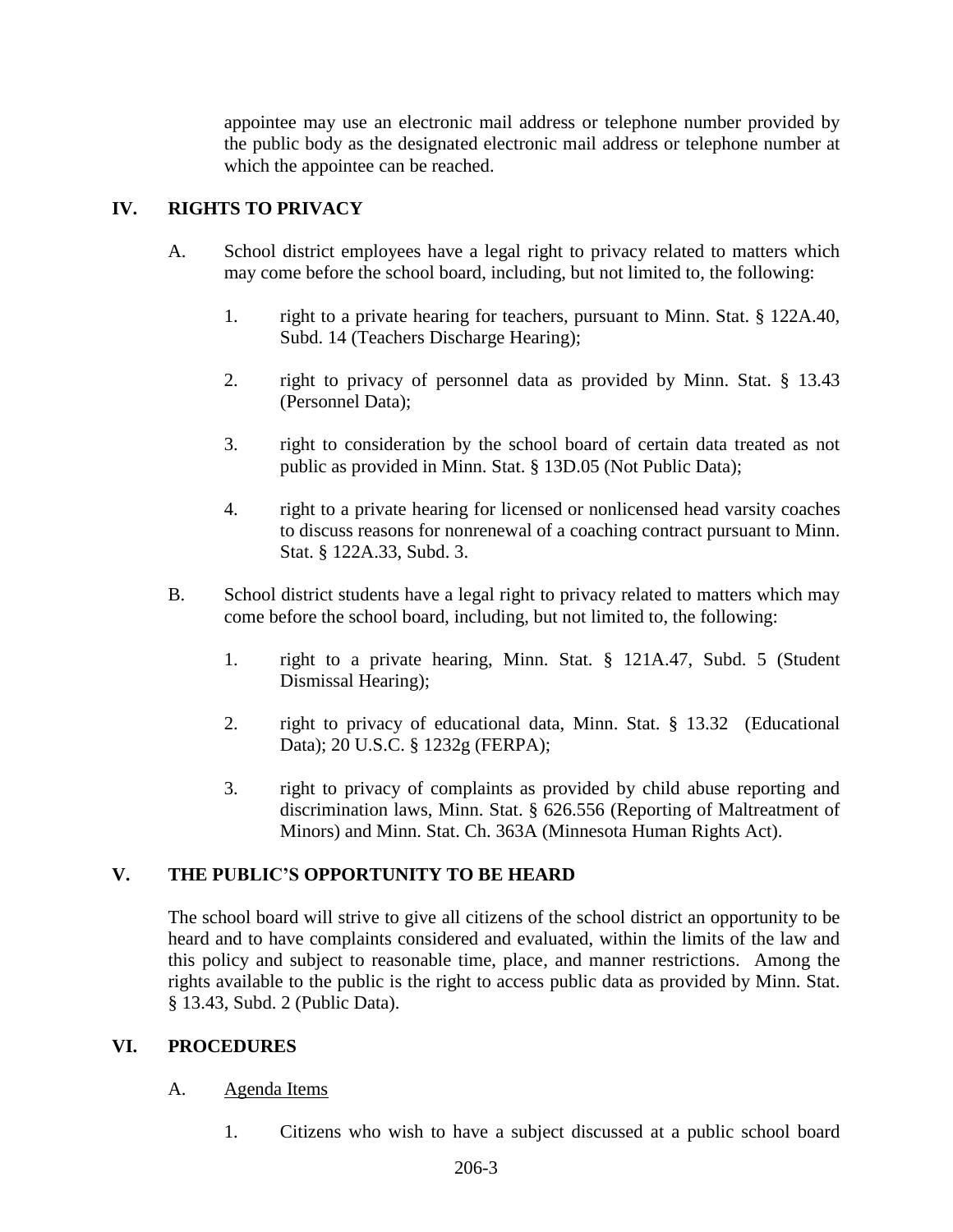meeting are encouraged to notify the superintendent's office in advance of the school board meeting. The citizen should provide his or her name, address, the name of group represented (if any), and the subject to be covered or the issue to be addressed.

- 2. Citizens who wish to address the school board on a particular subject should identify the subject and identify agenda item(s) to which their comments pertain.
- 3. The school board chair will recognize one speaker at a time, and will rule out of order other speakers who are not recognized. Only those speakers recognized by the chair will be allowed to speak. Comments by others are out of order. Individuals who interfere with or interrupt speakers, the school board, or the proceedings may be directed to leave.
- 4. The school board retains the discretion to limit discussion of any agenda item to a reasonable period of time as determined by the school board. If a group or organization wishes to address the school board on a topic, the school board reserves the right to require designation of one or more representatives or spokespersons to speak on behalf of the group or organization.
- 5. Matters proposed for placement on the agenda which may involve data privacy concerns, which may involve preliminary allegations, or which may be potentially libelous or slanderous in nature shall not be considered in public, but shall be processed as determined by the school board in accordance with governing law.
- 6. The school board chair shall promptly rule out of order any discussion by any person, including school board members, that would violate the provisions of state or federal law, this policy or the statutory rights of privacy of an individual.
- 7. Personal attacks by anyone addressing the school board are unacceptable. Persistence in such remarks by an individual shall terminate that person's privilege to address the school board.
- 8. Depending upon the number of persons in attendance seeking to be heard, the school board reserves the right to impose such other limitations and restrictions as necessary in order to provide an orderly, efficient, and fair opportunity for those present to be heard.

## B. Complaints

1. Routine complaints about a teacher or other employee should first be directed to that teacher or employee or to the employee's immediate supervisor.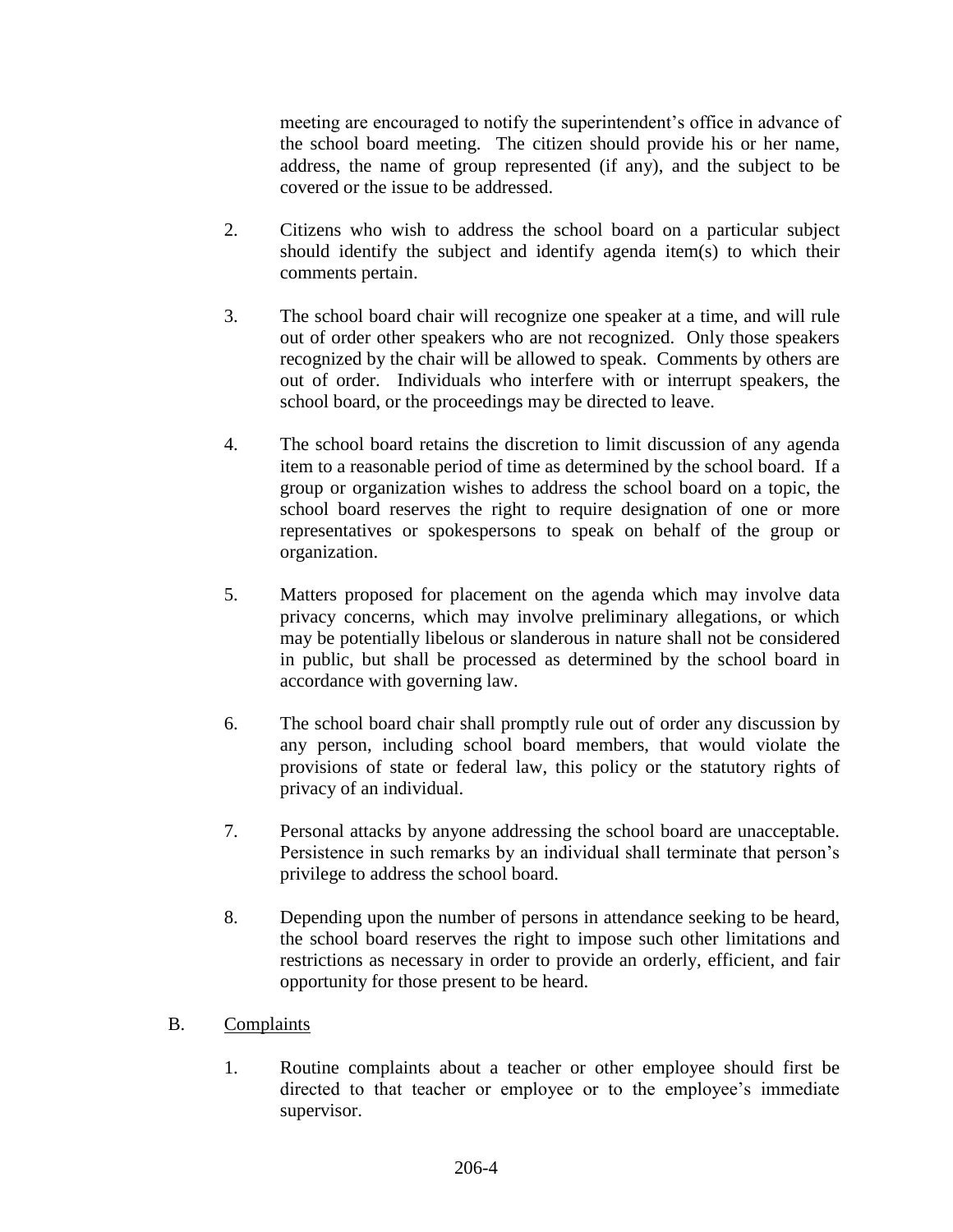- 2. If the complaint is against an employee relating to child abuse, discrimination, racial, religious, or sexual harassment, or other activities involving an intimidating atmosphere, the complaint should be directed to the employee's supervisor or other official as designated in the school district policy governing that kind of complaint. In the absence of a designated person, the matter should be referred to the superintendent.
- 3. Unresolved complaints from Paragraph 1. of this section or problems concerning the school district should be directed to the superintendent's office.
- 4. Complaints which are unresolved at the superintendent's level may be brought before the school board by notifying the school board in writing.

## C. Open Forum

The school board shall normally provide a specified period of time when citizens may address the school board on any topic, subject to the limitations of this policy. The school board reserves the right to allocate a specific period of time for this purpose and limit time for speakers accordingly.

The school board may decide to hold certain types of public meetings where the public will not be invited to address the school board. Possible examples are work sessions and board retreats. The public will still be entitled to notice of these meetings and will be allowed to attend these meetings, but the public will not be allotted time during the meeting to address the board.

## D. No Board Action at Same Meeting

Except as determined by the school board to be necessary or in an emergency, the school board will not take action at the same meeting on an item raised for the first time by the public.

## **VII. PENALTIES FOR VIOLATION OF DATA PRIVACY**

- A. The school district is liable for damages, costs and attorneys' fees, and, in the event of a willful violation, punitive damages for violation of state data privacy laws. (Minn. Stat. § 13.08, Subd. 1)
- B. A person who willfully violates data privacy or whose conduct constitutes the knowing unauthorized acquisition of not public data is guilty of a misdemeanor. (Minn. Stat. § 13.09)
- C. In the case of an employee, willful violation of the Minnesota data practices law, Chapter 13, and any rules adopted thereunder, including any action subject to a criminal penalty, constitutes just cause for suspension without pay or dismissal. (Minn. Stat. § 13.09)